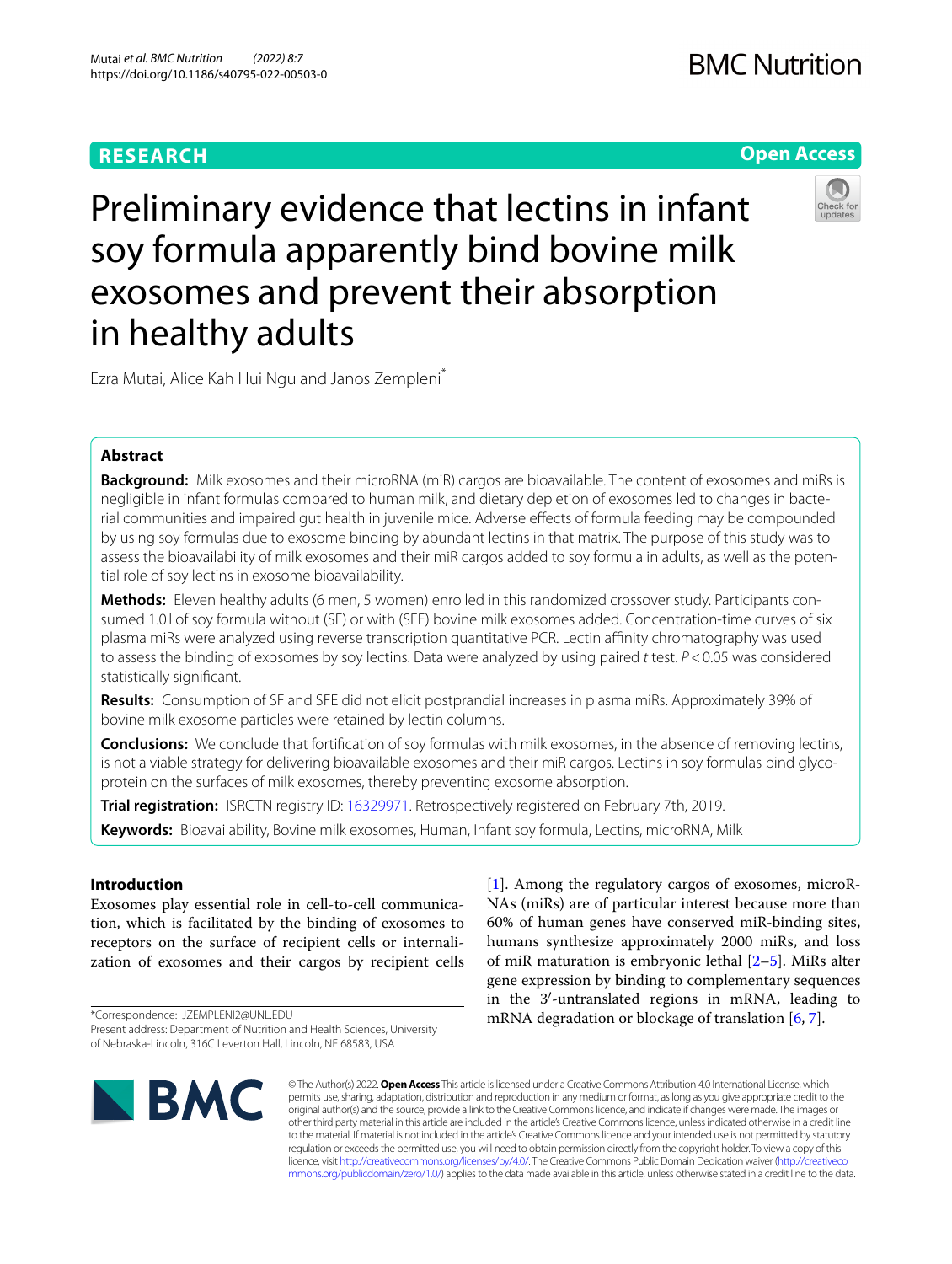Exosomes are present in virtually all fuids, including human and bovine milk  $[8-11]$  $[8-11]$  $[8-11]$ . Encapsulation of miRs in exosomes confers protection against degradation by low pH and enzymes in the gastrointestinal tract [\[9](#page-4-6)] and a pathway for internalization by receptor cells [[12\]](#page-5-1). We were the frst to report that exosomes and their miR cargos may not solely originate in endogenous synthesis but may also be absorbed from milk [[13–](#page-5-2)[15](#page-5-3)]. Our discoveries were confrmed by independent laboratories while a few laboratories raised the concern that the amount of miRs absorbed from milk may be insufficient to elicit biological efects (reviewed in [\[16](#page-5-4)]).

Dietary depletion of milk exosomes and their RNA cargos elicited phenotypes such as increase in purine metabolites in human and murine body fuids and tissues [[17\]](#page-5-5). Dietary depletion of bovine milk exosomes (BMEs) caused a variety of phenotypes in mice including a moderate loss of grip strength, an increase in the severity of symptoms of infammatory bowel disease, a decrease in postnatal survival and changes in bacterial communities in the ceca [[17–](#page-5-5)[21\]](#page-5-6), whereas BMEs enhanced goblet cell activity and prevented the development of necrotizing enterocolitis in mice  $[22]$  $[22]$ . These observations raise concerns regarding infant nutrition by using formulas, because previous reports agree that the content of exosomes and miR cargos is modest to not detectable in milk formulas  $[9, 11, 23]$  $[9, 11, 23]$  $[9, 11, 23]$  $[9, 11, 23]$  $[9, 11, 23]$  $[9, 11, 23]$  $[9, 11, 23]$ . The nutritional importance of these observations has been highlighted in a recent review [[24\]](#page-5-9). Efects may be compounded in infants fed soy formulas, which lack milk altogether. The global soy infant formula market is predicted to grow \$278 million during 2019 to 2023 [[25](#page-5-10)]. One might want to explore the possibility to fortify soy formulas with milk exosomes to make them more similar to human milk. There is precedent for optimizing nutrient content of infant formulas through fortifcation by formula manufacturers  $[26, 27]$  $[26, 27]$  $[26, 27]$ . The mere fortification of soy formulas with milk exosomes could prove problematic because lectins, including those in soy, bind to carbohydrates and aggregate cells and exosomes [\[28](#page-5-13), [29\]](#page-5-14). In soybeans, 0.5% of proteins are lectins [\[30\]](#page-5-15). Proteins on the outer exosome surface are extensively glycosylated [\[31\]](#page-5-16), making the targets for precipitation by lectins. Lectins in legumes such as soy are resistant to heat denaturation, and heating of legumes at 70 °C for several hours has little or no efect on lectin activity [[32\]](#page-5-17). Infant formula is pasteurized by holding a temperature of up to  $94^{\circ}$ C for up to  $30s$  [ $33$ ].

This study assessed the bioavailability of exosomal miRs in soy infant formulas fortifed with BMEs. Because of the need to perform serial blood collections, this study was conducted in healthy adults as a model for infants. We focused on immune-related miRs (miR-15b, miR-21-5p, miR-34a-5p, miR-106b, miR-155, and miR-223), because they are abundant in human milk and their nucleotide sequences are identical in humans and cows [[3,](#page-4-7) [34](#page-5-19)].

# **Methods**

### **Participants**

Eleven healthy adults (6 men, 5 women) participated in this study. Subjects were  $28.8 \pm 3.51$  years old and had a BMI of  $23.6 \pm 2.24 \text{ kg/m}^2$  (means  $\pm$  SD). Exclusion criteria included pregnancy, smoking, milk allergies, and self-reported health problems. The Institutional Review Board at the University of Nebraska-Lincoln approved this protocol, and all participants provided a signed informed consent form before participation (protocol number IRB# 20131013755FB). This study was retrospectively registered as a clinical trial with the ISCRTN registry (ISRCTN16329971) on 07/02/2019.

### **Experimental design of the formula feeding study**

We used a randomized cross-over design. Participants were randomly assigned to treatment groups (Enfamil; milk-free and lactose-free powder with iron) without (SF) or with (SFE) BME fortifcation and a washout period of at least 1week between treatments by using computerized numbers. Bovine milk contains approximately  $10^{14}$ exosomes per milliliter [[35\]](#page-5-20). Exosomes were isolated from 1.0l bovine milk (1% fat) obtained from a local grocery store. Exosomes were isolated by ultracentrifugation as described previously [[14,](#page-5-21) [36\]](#page-5-22) and re-suspended in a final volume of 1ml in sterile phosphate-buffered saline and stored at  $-80^{\circ}$ C until use. In previous studies we reported the results from BME authentication by transmission electron microscopy, Nanosight size analysis and immunoblotting of exosome markers and markers of extracellular vesicles other than exosomes [[14,](#page-5-21) [15](#page-5-3), [35](#page-5-20)]. Soy infant formula (Enfamil; milk-free and lactose-free powder with iron) was purchased from a local grocery store. A 1.0-l dose of soy infant formula was prepared following the manufacturer's instructions. For fortifcation of soy formula drinks, a homogenous suspension of 1ml of exosomes obtained from 1.0l of bovine milk was added to the soy infant formula drink, and thoroughly mixed before human consumption. We assessed the miR content in BMEs by RNA-sequencing analysis and reported the fndings in a previous publication [[35](#page-5-20)] A 28-yr-old male participant (77 kg body weight, 1.72m height) served as reference and consumed 1.0l formula. The volume consumed by the other subjects was adjusted by total body water  $[37]$  $[37]$ . The volume consumed equaled  $0.84 \pm 0.151$  (mean  $\pm$  SD) for the 11 participants. This dose produced a robust increase in plasma miR concentrations in a previous study in a similar cohort of adults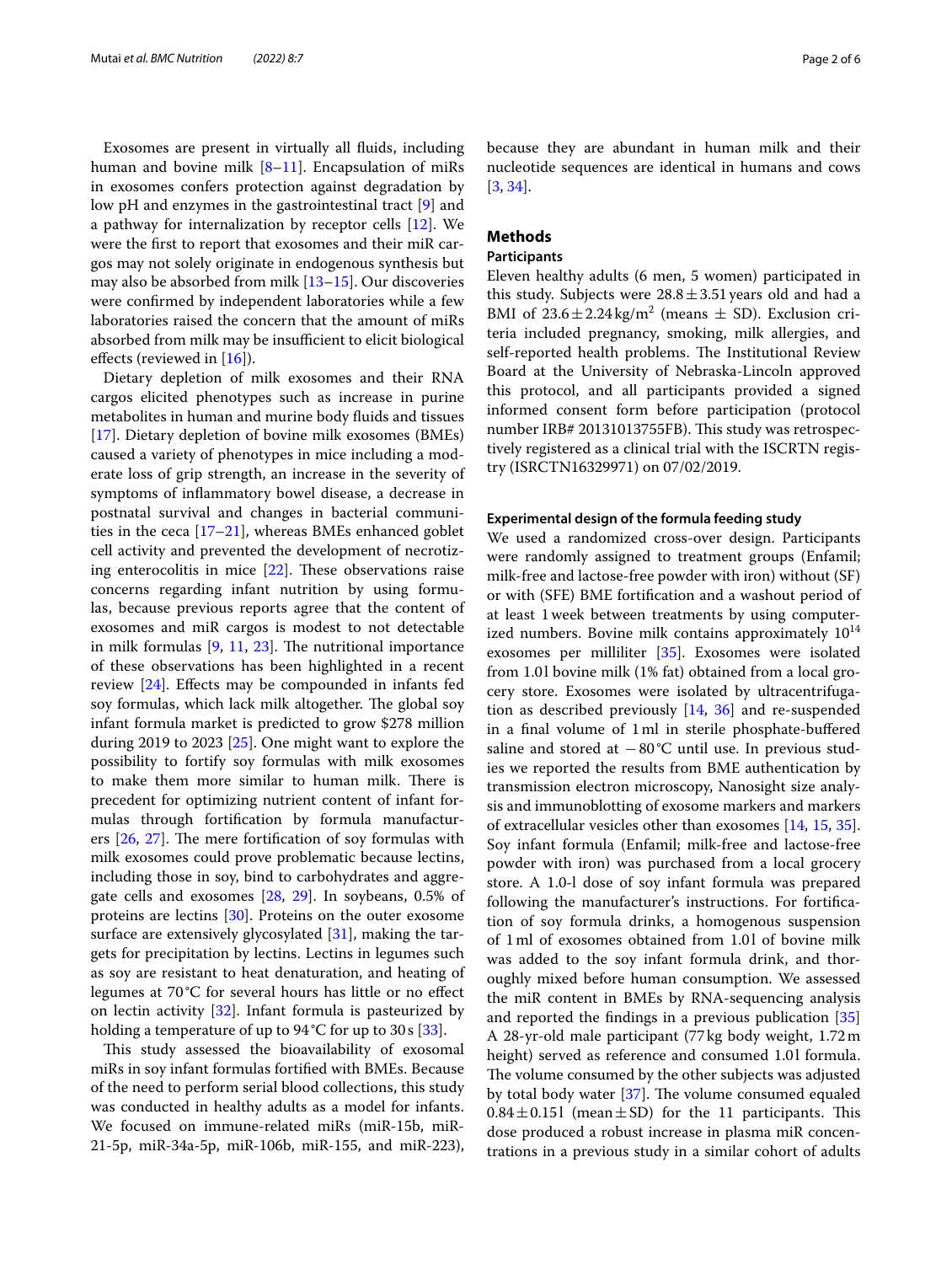[[13\]](#page-5-2). Participants consumed SF or SFE in a randomized order.

### **Sample collection and miR analysis**

Blood samples were collected before (baseline; time =  $0h$ ) and 3, 6, and 9h after formula consumption. Blood samples were collected in EDTA tubes to avoid loss of exosomes by binding to heparin [\[38](#page-5-24)]. Plasma was separated from cellular materials by using Histopaque gradient centrifugation and stored at −80°C until miR analysis [[39\]](#page-5-25). Samples compromised by hemolysis were discarded, because the release of miRs from red blood cells is a confounder in miR analysis  $[40]$ . The nucleotide sequences of the vast majority of mature bovine miRs are identical to their human orthologs, including miR-1, miR-15b, miR-21-5p, miR-34a-5p, miR-106b, miR-155 and miR-223 [[3\]](#page-4-7). MiR-1 was tested because it is not detectable in bovine milk exosomes (negative control). The other six miRs were tested because they were the focus of a parallel study of the amelioration infammatory bowel disease by miRs in milk exosomes [\[19\]](#page-5-27). Note that some of these miRs are less abundant than miR-30d, miR-148a and the let-7 family of miRs in human and bovine milk exosomes [[9,](#page-4-6) [11](#page-5-0), [24](#page-5-9)]. A synthetic miR, miSPIKE (IDT DNA, Inc.) was added to plasma samples after denaturation with lysis bufer and served as external standard. Plasma miRs were measured by using reverse transcription quantitative PCR (RT-qPCR) as previously described, modifed by purifcation of columns in NucleoSpin miRNA plasma kit (Macherey-Nagel) described below  $[13]$ . The kit provides a proprietary universal reverse primer, whereas forward primers are miR specifc (Table [1\)](#page-2-0). Under the experimental conditions, miRs that produced Ct values ≤30.0 were considered detectable. Concerns were raised regarding the contamination of spin columns for RNA isolation with microbial RNAs, which might cause artifacts in miR analysis [[41\]](#page-5-28). We formally tested for column contamination by passing molecular biology grade water through

<span id="page-2-0"></span>**Table 1** PCR primers used for the quantification of miRs in human plasma

| Amplicon       | <b>Forward Primer</b>           |
|----------------|---------------------------------|
| miSPIKF        | CTCAGGATGGCGGAGCGGTCT           |
| $miR-1$        | <b>TGGAATGTAAAGAAGTATGTAT</b>   |
| $m$ i $R-1.5b$ | <b>TAGCACATCATGGTTTACA</b>      |
| miR-34a-5p     | TGGCAGTGTCTTAGCTGGTTGT          |
| $miR-106h$     | <b>TAAAGTGCTGACAGTGCAGAT</b>    |
| miR-155        | <b>TTAATGCTAATCGTGATAGGGGT</b>  |
| $miR-21-5p$    | <b>GCTAGCTTATCAGACTGATGTTGA</b> |
| miR-223        | CTGTCAGTTTGTCAAATACCCCA         |

hypochlorite-treated and non-treated columns and compared the Ct values of the six miRs in the two treatments by RT-qPCR. Although, we could not reproduce the fnding that spin columns are contaminated (see Results), we decided to err on the side of caution and treated columns with 0.5% sodium hypochlorite [\[41\]](#page-5-28).

## **Lectin afnity chromatography**

Plastic syringes (3-ml volume; BD Biosciences cat. no. 309657) were ftted with Grade 6 qualitative flter paper (Whatman cat. no. 1006–125) in the bottom and packed with 2ml agarose-bound soybean agglutinin (Vector Laboratories, cat. no. AL-1013) and equilibrated with binding bufer (10mM HEPES, 150mM NaCl, pH7.5) at room temperature. A 1-ml suspension of BMEs with particle and protein concentrations  $(10^{13}$  BMEs; 19.8 mg/ ml protein) was loaded and 1 ml flow through (referred to as FB in Results) was collected. One 1ml binding bufer was added, the stopcock was closed, and columns were incubated at room temperature for 60min. Columns were washed with binding bufer and 1-ml fractions were collected until the absorbance at 280nm in the eluate returned to baseline values (referred to as F1- F16 in Results). Next, elution bufer (10mM HEPES, 150mM NaCl, 200mMN-acetylgalactosamine, pH7.5) was applied and 100-μl fractions were collected (referred to as E1- E30 in Results). The absorbance at 280 nm in fraction E30 was the same as in elution buffer (blank). The number of BMEs in F1 – E30 was assessed by using a Malvern NanoSight NS300 nanoparticle tracking instrument.

### **Statistical analyses**

Normality of data distribution was determined by using the Kolmogorov-Smirnov test. Data were analyzed by using paired *t* test. Data were calculated by using Graph-Pad Prism 6 (GraphPad Software). Data are reported as means  $\pm$  SD. Differences were considered statistically signifcant if *P*<0.05.

### **Results**

### **Bioavailability of miRs in SF and SFE**

Four of the six miRs tested were detectable in human plasma, miR-15b, miR-21-5p, miR-106b and miR-223. MiR-34a-5p and miR-155 were not detectable before and after consumption of SF and SFE (Ct values  $\approx$ 34). Both SF and SFE failed to elicit a signifcant postprandial increase in plasma miR concentrations for any of the miRs tested (Table [2\)](#page-3-0). MiR-1 was used as a negative control because it is not detectable in bovine milk [\[13](#page-5-2)]. The Ct values for miSpike were not significantly different among time points but were well within detection limits (Ct values  $22 \pm 1.1$  to  $23 \pm 1.9$ ), whereas Ct values were  $31 \pm 1.3$  to  $33 \pm 1.9$  for miR-1. We could not reproduce a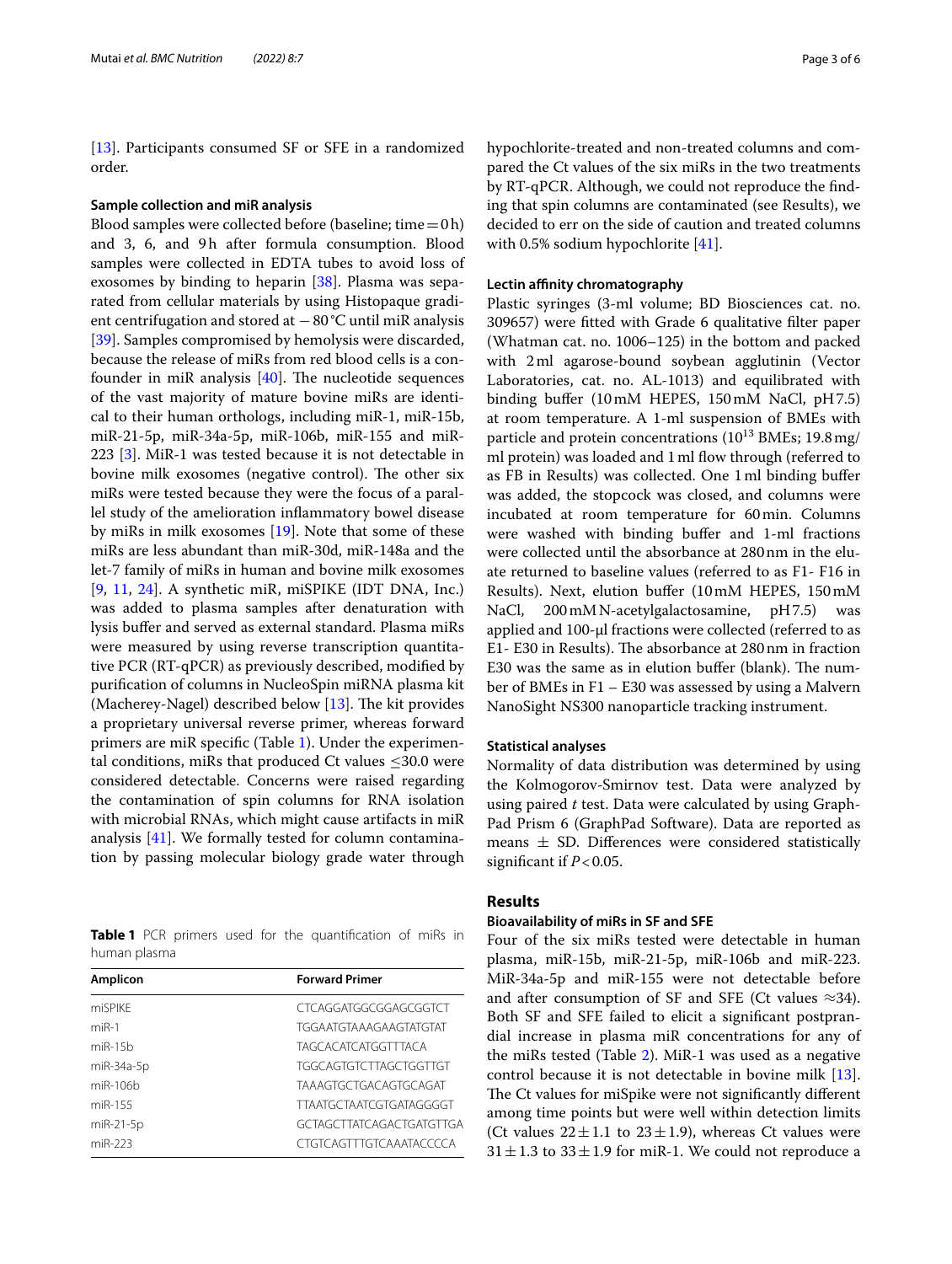| <b>Table 2</b> $C_f$ values by plasma mins before and arter consumption of 31 and 31 E in healthy addits |              |              |            |              |            |              |              |              |  |  |
|----------------------------------------------------------------------------------------------------------|--------------|--------------|------------|--------------|------------|--------------|--------------|--------------|--|--|
| C. values                                                                                                |              |              |            |              |            |              |              |              |  |  |
|                                                                                                          | miR-15b      |              | miR-21-5p  |              | miR-106b   |              | $miR-223$    |              |  |  |
| Hour                                                                                                     | SF           | <b>SFF</b>   | SF         | <b>SFE</b>   | SF         | <b>SFE</b>   | SF           | <b>SFE</b>   |  |  |
| 0                                                                                                        | $30 \pm 0.9$ | $30 \pm 0.8$ | $29 + 1.7$ | $30 \pm 1.3$ | $31 + 1.4$ | $32 + 1.1$   | $30 \pm 2.2$ | $30 \pm 1.9$ |  |  |
| 3                                                                                                        | $30 \pm 0.8$ | $30 \pm 1.0$ | $79 + 1.6$ | $30 \pm 1.6$ | $30 + 1.2$ | $31 \pm 1.3$ | $29 + 1.5$   | $29 \pm 1.8$ |  |  |
| 6                                                                                                        | $30 \pm 1.1$ | $30 \pm 1.8$ | $29 + 1.5$ | $29 \pm 2.1$ | $31 + 1.5$ | $31 \pm 1.9$ | $79 + 1.7$   | $30 \pm 2.3$ |  |  |
| 9                                                                                                        | $30 + 1.2$   | $30 + 2.0$   | $79 + 1.6$ | $79 + 1.9$   | $31 + 1.0$ | $32 + 1.3$   | $30 \pm 2.2$ | $30 \pm 2.6$ |  |  |

<span id="page-3-0"></span>**Table 2** C<sub>t</sub> values of plasma miRs before and after consumption of SF and SFE in healthy adults<sup>1</sup>

<sup>1</sup> Values are means  $\pm$  SD,  $n$  = 11,  $P$  > 0.05 vs hour 0

*Ct* cycle threshold, *miR* microRNA, *SF* soy formula, *SFE* soy formula fortifed with bovine milk exosomes

previous report that suggested contamination of spin columns with small bacterial RNAs. Briefy, when we passed molecular biology grade water through hypochloritetreated and non-treated columns and compared the Ct values of the six miRs in the two treatments by RT-qPCR (*N*=5 per treatment), Ct values were greater than 35 in all samples tested.

The failure of BMEs fortification to elicit a postprandial increase in plasma miR concentrations is consistent with agglutination of BMEs by the soy lectins in formulas. We formally tested for this possibility by using soy lectin affinity chromatography. Approximately 39% from a suspension of BMEs in  $1.4 \times 10^{13}$  particles/buffer were

retained by agarose-bound soybean agglutinin (Fig. [1](#page-3-1)), suggesting that the addition of BMEs to soy formulas is not a viable fortifcation strategy.

# **Discussion**

This study represents an important advance in the field of milk exosomes and their miR cargos, particularly as it relates to infant nutrition. SF does not contain milk exosomes and the mere addition of BMEs in SFE does not lead to a detectable increase in the plasma concentrations of the six miRs tested here. Our studies provide evidence that absorption of BMEs added to SF is prevented by BMEs agglutination by soy lectins. While the

<span id="page-3-1"></span>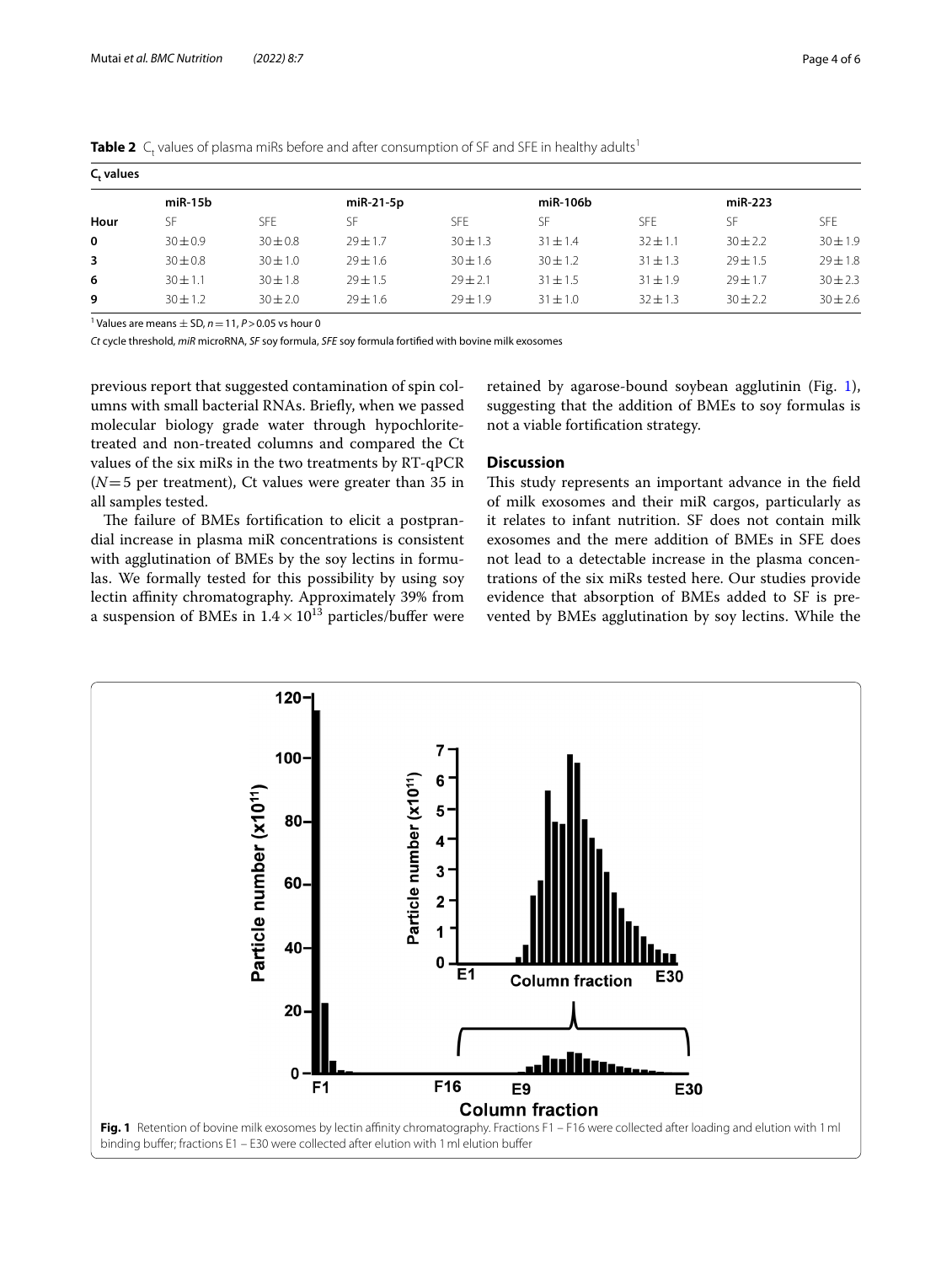importance of dietary miRs for the optimal development of infants remains to be demonstrated, evidence suggests that milk exosomes may have positive efects on the health of infants. It remains to be determined whether removal of lectins from SFs can be achieved on a large scale at reasonable cost, and whether such treatment is desirable from a dietary point of view. Note that, in addition to the studies of SFs reported here, milk formulas also contain amounts of exosomes and miRs far below those in human milk [\[9](#page-4-6), [11,](#page-5-0) [23](#page-5-8)].

Most Americans do not meet the recommendation by the American Academy of Pediatrics to exclusively breast feed infants in the frst 6 months of life [\[42](#page-5-29)]. Only 26% of the children born in 2017 were exclusively breastfed through 6 months in the U.S. [\[43](#page-5-30)]. When framed in the context of the number of births in the U.S., approximately 2.78 million out of the 3.75 million infants born in the U.S. in 2019 were exclusively or partially fed with formulas during the frst 6 months of life, i.e., the magnitude of translational activities must not be underestimated [\[44](#page-5-31)]. It has been reported that infants fed with soy formulas displayed transient delays in cognitive performance compared to breastfed infants, and formula-fed infants have a greater risk for becoming obese and develop diabetes and cardiovascular disease later in life [\[45–](#page-5-32)[51\]](#page-5-33).

Our fndings point toward additional studies needed in the feld of milk exosomes and infant nutrition. One could consider identifying the glycan features on the exosome surface responsible for the interaction between bovine exosomes and human cells. For example, future studies need to assess whether depletion of lectins in soy formulas results in the absorption of BMEs and their miR cargos added to formulas and explore the removal of lectins under controlled conditions. Ongoing studies in our laboratory address this question, as well as non-canonical pathways of exosome signaling such as changes in the gut microbiome, the binding of RNAs to Toll-like receptors, and biological activities of RNAs other than miRs. Finally, we intend to assess the developmental advantage, if any, conferred by milk exosomes to nursing ofspring in mammals.

## **Conclusions**

We conclude that fortifcation of SF with BMEs is not a viable strategy when the goal is to provide bioavailable exosomes and miR cargos to infants. Any such strategies would need to be accompanied by prior removal of lectins from soy formulas.

#### **Abbreviations**

BMEs: Bovine milk exosomes; Ct: Cycle threshold; miR: microRNA; RT-qPCR: Reverse-transcription quantitative PCR; SF: Soy formula; SFE: Soy formula fortifed with bovine milk exosomes.

### **Acknowledgements**

The authors acknowledge the use of the Biomedical and Obesity Research Core in the Nebraska Center for the Prevention of Obesity Disease through Dietary Molecules (NIH 1P20GM104320) at the University of Nebraska- Lincoln.

### **Authors' contributions**

J.Z. conceived the project; E.M., A.N., and J.Z. designed the research; E.M., and A. N conducted research and analyzed the data; E.M. and J.Z. wrote the manuscript; and J.Z. had primary responsibility for the fnal content. All authors read and approved the fnal manuscript.

### **Funding**

Financial support provided by the NIH (grant 1P20GM104320), NIFA (grants 2015–67017-23181 and 2016–67001-25301), the Gerber Foundation, the Food for Health Initiative in the Office of the President of the University of Nebraska. the University of Nebraska Agricultural Research Division (Hatch Act), and USDA multistate group W4002 (all to J.Z.).

#### **Availability of data and materials**

All data generated during this study are included in this published article.

### **Declarations**

#### **Ethics approval and consent to participate**

The Institutional Review Board (IRB) at the University of Nebraska- Lincoln approved the protocol used in this study (IRB Approval #: 20131013755FB), and all subjects signed an informed consent form before participation. All methods were carried out in accordance with relevant guidelines and regulations.

### **Consent for publication**

Not applicable.

#### **Competing interests**

J.Z. serves as consultant for PureTech Health, Inc. The authors declare no competing interests.

Received: 17 November 2021 Accepted: 14 January 2022 Published online: 21 January 2022

#### **References**

- <span id="page-4-0"></span>1. OBrien K, Breyne K, Ughetto S, Laurent LC, Breakefeld XO. RNA delivery by extracellular vesicles in mammalian cells and its applications. Nat Rev Mol Cell Biol. 2020;21(10):585–606.
- <span id="page-4-1"></span>2. Friedman RC, Farh KK, Burge CB, Bartel DP. Most mammalian mRNAs are conserved targets of microRNAs. Genome Res. 2009;19(1):92–105.
- <span id="page-4-7"></span>3. Kozomara A, Birgaoanu M, Grifths-Jones S. miRBase: from microRNA sequences to function. Nucleic Acids Res. 2019;47(D1):D155–D62.
- 4. Wu Q, Song R, Ortogero N, Zheng H, Evanoff R, Small CL, et al. The RNase III enzyme DROSHA is essential for microRNA production and spermatogenesis. J Biol Chem. 2012;287(30):25173–90.
- <span id="page-4-2"></span>5. Bernstein E, Kim SY, Carmell MA, Murchison EP, Alcorn H, Li MZ, et al. Dicer is essential for mouse development. Nat Genet. 2003;35(3):215–7.
- <span id="page-4-3"></span>6. Schirle NT, Sheu-Gruttadauria J, MacRae IJ. Structural basis for microRNA targeting. Science. 2014;346(6209):608–13.
- <span id="page-4-4"></span>7. Ricci EP, Limousin T, Soto-Rifo R, Rubilar PS, Decimo D, Ohlmann T. miRNA repression of translation in vitro takes place during 43S ribosomal scanning. Nucleic Acids Res. 2013;41(1):586–98.
- <span id="page-4-5"></span>8. Lasser C, Alikhani VS, Ekstrom K, Eldh M, Paredes PT, Bossios A, et al. Human saliva, plasma and breast milk exosomes contain RNA: uptake by macrophages. J Transl Med. 2011;9:9.
- <span id="page-4-6"></span>9. Izumi H, Kosaka N, Shimizu T, Sekine K, Ochiya T, Takase M. Bovine milk contains microRNA and messenger RNA that are stable under degradative conditions. J Dairy Sci. 2012;95(9):4831–41.
- 10. Sun J, Aswath K, Schroeder SG, Lippolis JD, Reinhardt TA, Sonstegard TS. MicroRNA expression profles of bovine milk exosomes in response to *Staphylococcus aureus* infection. BMC Genomics. 2015;16(1):806.